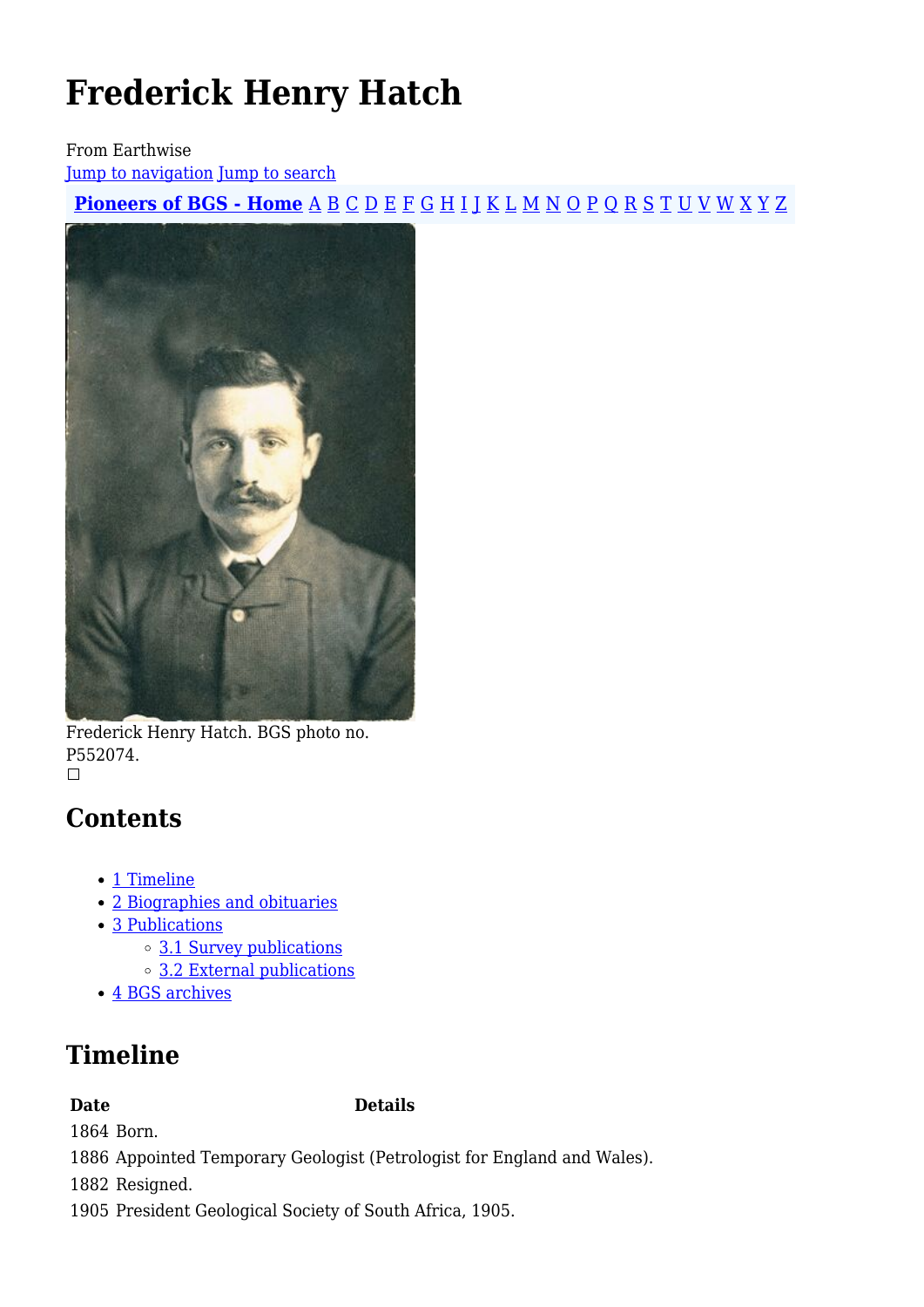1914 President, Institution of Mining and Metallurgy. 1932 Died.

### **Biographies and obituaries**

Q.J.G.S. 1933, p. xciv.

Howarth, R.J. A petrologist in South Africa: Frederick Henry Hatch and the Witwatersrand Goldfield. Proceedings of the Geologists' Association. Volume 123, Issue 1, January 2012, Pages 189-209. <https://doi.org/10.1016/j.pgeola.2011.06.001>

Howarth, R.J. Hatch, Frederick Henry (1864–1932)Ocford dictionary of National Biography. <https://doi.org/10.1093/ref:odnb/37518>

### **Publications**

#### **Works listed in the BGS Library catalogue**

#### **Survey publications**

Hull, E. ; Cruise, R.J. ; Hatch, F.H. (1888). Explanatory memoir to accompany sheets 138 and 139 of the map of Ireland (with an account of the mines by RJ Cruise and notes on the igneous rocks by FH Hatch). (Memoir (Sheet) Geological Survey of Ireland). Dublin : HMSO.

Gunn, W. ; Clough, C.T. ; Hill, J.B. ; Hatch, F.H. ; Teall, J.J.H. (1897). The geology of Cowal, including the part of Argyllshire between the Clyde and Loch Fine (Explanation of Sheet 29 and parts of 37 and 38) (with petrological notes by JJH Teall and FH Hatch) Mem Geol Surv G B (Scotl) (Dist) (Edinburgh). (Memoir (District) Geological Survey of GB (Scotland)). Edinburgh : HMSO.

Dakyns, J.R. ; Tiddeman, R.H. ; Russell, R. ; Clough, C.T. ; Strahan, A. ; Goodchild, J.G. ; Barrow, G. ; Hatch, F.H. ; De Rance, C.E. ; Geological Survey of Great Britain (1891). The geology of the country around Mallerstang with parts of Wensleydale, Swaledale and Arkendale ( sheet 97NW). (Memoir (Sheet) Geological Survey of Great Britain (England & Wales) - Old Series). London : HMSO.

### **External publications**

Hatch, F.H. (1918). Average analyses of British iron-ores and ironstones produced in1917-18, together with a note on the sources of supply, and the 1917 figures for production. London : Ministry of Munitions of War.

Hatch, F.H. (1903). A geological map of the southern Transvaal, ca. 1:250 000. London : Edward Stanford.

Hatch, F.H. ; Corstorphine, G.S. (1905). The geology of South Africa. London : Macmillan and Co..

Hatch, F.H. ; Corstorphine, G.S. (1909). The geology of South Africa. 2nd ed.. London : Macmillan and Co..

Hatch, F.H. (1929). An introduction to the study of ore deposits. London : Allen and Unwin.

Hatch, F.H. (1891). An introduction to the study of petrology : the igneous rocks. [1st ed]. (Introductory science text-books). London : Swan Sonnenschein.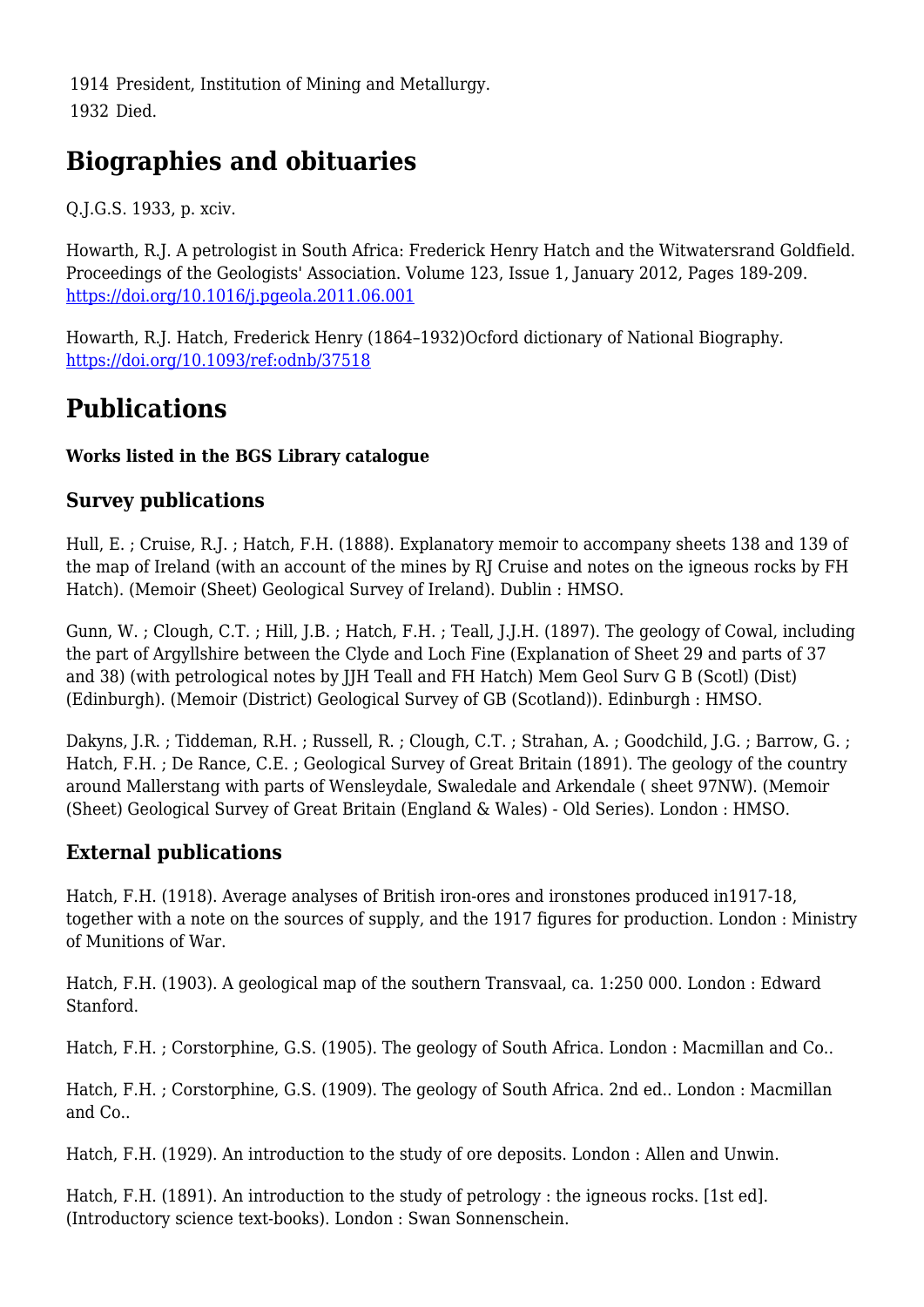Hatch, F.H. ; Ministry of Munitions. Iron and Steel Production Department (1919). The iron and steel industry of the United Kingdom under war conditions : a record of the work of the iron and steel production department of the Ministry of Munitions. London : Harrison & Sons.

Hatch, F.H. (1918?). The Jurassic ironstones of the United Kingdom - economically considered. [London] : Spon.

Hatch, F.H. (1892). Mineralogy. London : Whittaker & Co..

Hatch, F.H. (1931). Mineralogy. 6th ed. rev.. London : Sir Isaac Pitman & Sons Ltd.

Hatch, F.H. (1926). Mineralogy. 5th ed. rev.. London : Sir Isaac Pitman & Sons Ltd.

Hatch, F.H. (1912). Mineralogy. 4th ed. rev.. London : Whittaker & Co..

Hatch, F.H. (1906). Mineralogy. 3rd ed.. London : Whittaker & Co..

Hatch, F.H. (1900). Mineralogy. 2nd ed.. London : Whittaker & Co..

Hatch, F.H. ; Wells, A.K. ; Wells, M.K. (1972). Petrology of the igneous rocks. Rewritten 13th ed. (Textbook of petrology; v.1). London : Thomas Murby.

Hatch, F.H. ; Wells, A.K. ; Wells, M.K. (c1961). Petrology of the igneous rocks. Rewritten 12th ed, third impression 1968. (Textbook of petrology; v. 1). London : T. Murby.

Hatch, F.H. ; Wells, A.K. ; Wells, M.K. (c1961). Petrology of the igneous rocks. Rewritten 12th ed. (Textbook of petrology; v.1). London : Murby.

Hatch, F.H. ; Wells, A.K. (1937). The petrology of the igneous rocks. 9th ed. (Textbook of petrology; v.1). London : Allen and Unwin.

Hatch, F.H. ; Wells, A.K. ; Dunham, K.C. (1926). The petrology of the igneous rocks. 8th ed. / rev. with the assistance of A. K. Wells. (Textbook of petrology; 1). London : George Allen & Unwin.

Hatch, F.H. ; Wells, A.K. ; Wells, M.K. ; Dunham, K.C. (1949). The petrology of the igneous rocks. Rewritten 10th ed.. (Textbook of petrology; 1). London : Thomas Murby.

Hatch, F.H. (1914). The petrology of the igneous rocks : a summary of the modern theories of petrogenesis, a description of the rock-forming minerals and a synopsis of the chief types of the igneous rocks .... 7th ed., rev. (Textbook of petrology; v.1). London : George Allen.

Hatch, F.H. ; Rastall, R.H. ; Crook, T. (1913). The petrology of the sedimentary rocks : a description of the sediments and their metamorphic derivatives. (Textbook of petrology; v.2). London : George Allen.

Greensmith, J.T. ; Rastall, R.H. ; Hatch, F.H. (1971). Petrology of the sedimentary rocks. 5th ed. (Textbook of petrology; v. 2). London : Murby.

Greensmith, J.T. ; Hatch, F.H. (1978). Petrology of the sedimentary rocks. 6th ed. (Textbook of petrology; vol.2). London : Allen and Unwin.

Hatch, F.H. ; Rastall, R.H. ; Greensmith, J.T. (1965). Petrology of the sedimentary rocks. 4th ed. rev.. (Textbook of petrology; v. 2). London : Thomas Murby & Co..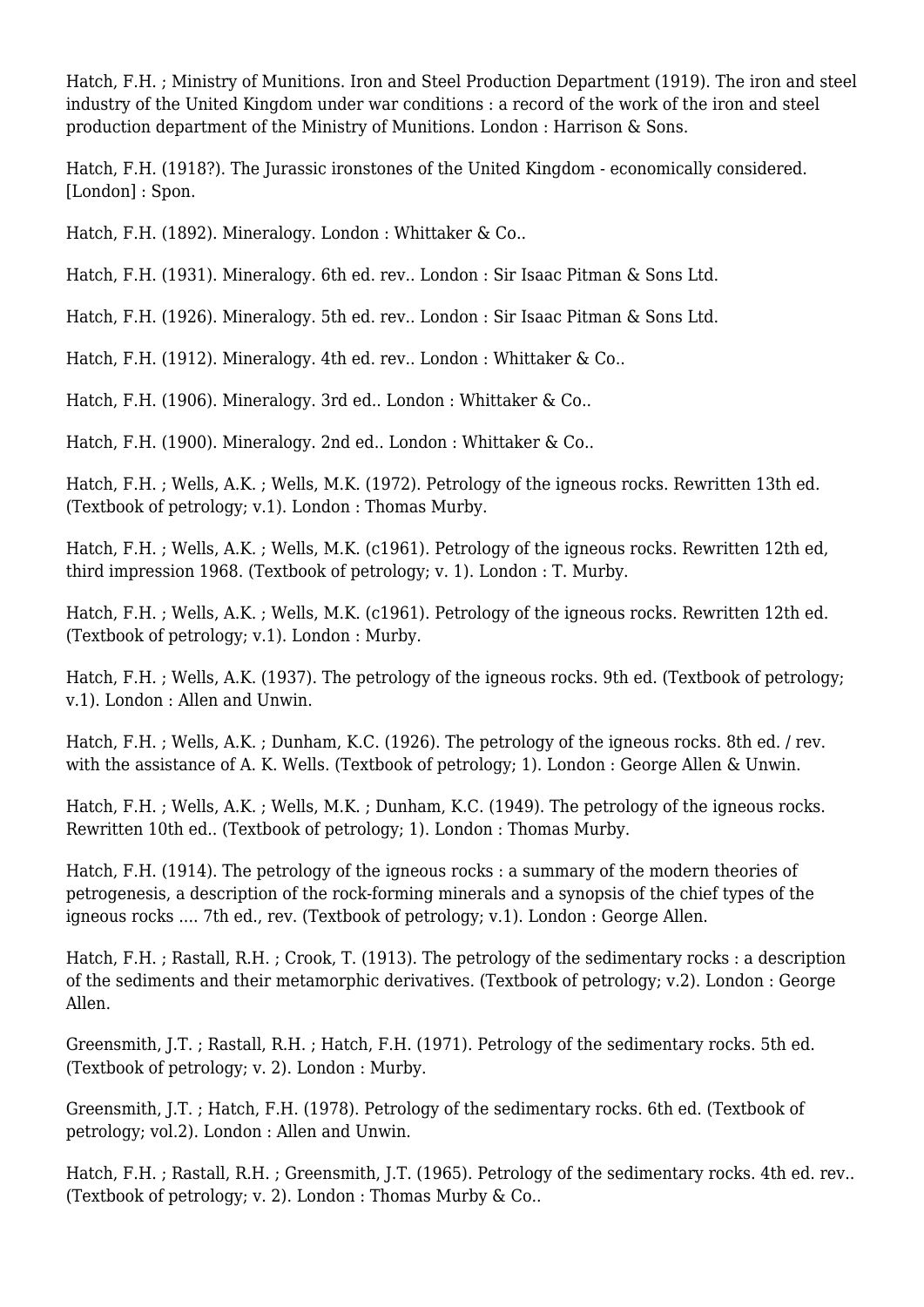Rastall, R.H. ; Hatch, F.H. ; Black, M. (1938). The petrology of the sedimentary rocks. rev. 3rd ed.. (Textbook of petrology; v. 2). London : Murby.

Hatch, F.H. ; Rastall, R.H. (1923). The petrology of the sedimentary rocks : a description of the sediments and their metamorphic derivatives. 2nd ed. (Textbook of petrology; 2). London : George Allen & Unwin.

Hatch, F.H. (1910). Report on the mines and mineral resources of Natal (other than coal). [S.l.] : Natal Government.

Hatch, F.H. (1905). Text-book of petrology : containing a description of the rock-forming minerals and a synopsis of the chief types of igneous rocks. 4th ed. London : Swan Sonnenschein.

Hatch, F.H. (1892). Text-book of petrology : containing a description of the rock-forming minerals and a synopsis of the chief types of igneous rocks. [2nd ed]. London : Swan Sonnenschein.

Hatch, F.H. (1909). Text-book of petrology : containing a summary of the modern theories of petrogenesis, a description of the rock-forming minerals and a synopsis of the chief types of the igneous rocks .... 5th ed., rev. and rewritten. London : Swan Sonnenschein.

Hatch, F.H. (1910). Text-book of petrology : containing a summary of the modern theories of petrogenesis, a description of the rock-forming minerals, and a synopsis of the chief types of the igneous rocks .... 6th ed., rev. London : Swan Sonnenschein.

Hatch, F.H. ; British Association for the Advancement of Science ; British Association for the Advancement of Science (1905). The Vereeniging excursion : a short account of the chief points of interest. [S.l.] : [s.n.].

### **BGS archives**

Retrieved from ['http://earthwise.bgs.ac.uk/index.php?title=Frederick\\_Henry\\_Hatch&oldid=49391](http://earthwise.bgs.ac.uk/index.php?title=Frederick_Henry_Hatch&oldid=49391)' [Category](http://earthwise.bgs.ac.uk/index.php/Special:Categories):

• [Pioneers of the British Geological Survey](http://earthwise.bgs.ac.uk/index.php/Category:Pioneers_of_the_British_Geological_Survey)

## **Navigation menu**

### **Personal tools**

- Not logged in
- [Talk](http://earthwise.bgs.ac.uk/index.php/Special:MyTalk)
- [Contributions](http://earthwise.bgs.ac.uk/index.php/Special:MyContributions)
- [Log in](http://earthwise.bgs.ac.uk/index.php?title=Special:UserLogin&returnto=Frederick+Henry+Hatch&returntoquery=action%3Dmpdf)
- [Request account](http://earthwise.bgs.ac.uk/index.php/Special:RequestAccount)

### **Namespaces**

- [Page](http://earthwise.bgs.ac.uk/index.php/Frederick_Henry_Hatch)
- [Discussion](http://earthwise.bgs.ac.uk/index.php?title=Talk:Frederick_Henry_Hatch&action=edit&redlink=1)